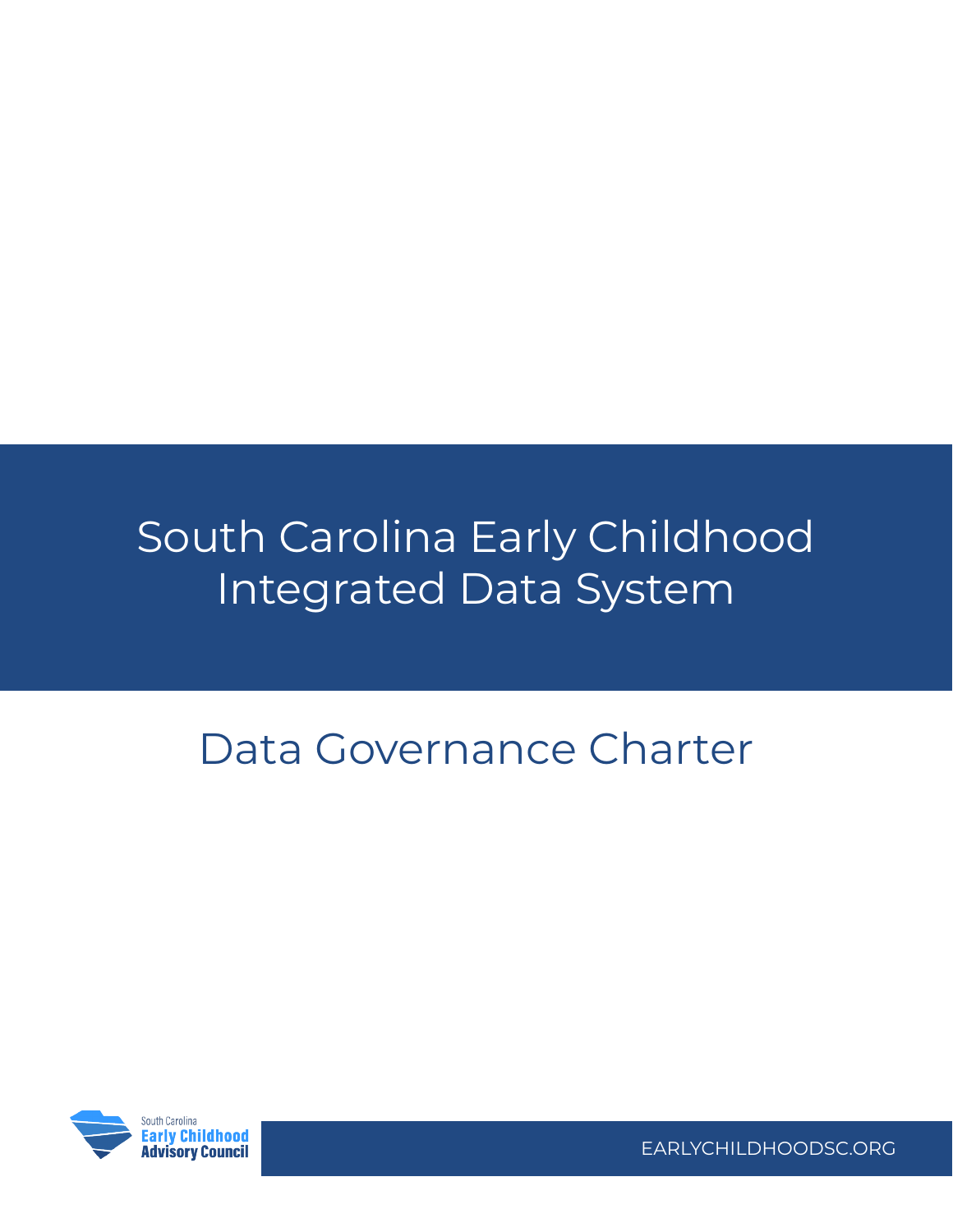# SC ECIDS Data Governance Charter

# **Definitions**

Agency - organization that houses a program Program - early childhood program serving children birth through five Member - individuals from the participating program and ancillary support in each Data Governance Work Group ECAC - South Carolina Early Childhood Advisory Council as codified in SC Code § 63-11-1725 ECIDS - South Carolina Early Childhood Integrated Data System Framework Initiatives - funded projects with discrete deliverables **DGWG** - Data Governance Work Group

# **Version Control**

| <b>Version</b> | <b>Date</b>      | <b>Summary of Changes Made</b> |
|----------------|------------------|--------------------------------|
| 1.0            | December 3, 2021 | Adopted by the ECAC            |
| 2.0            | April 21, 2022   | Revisions adopted by the ECAC  |
|                |                  |                                |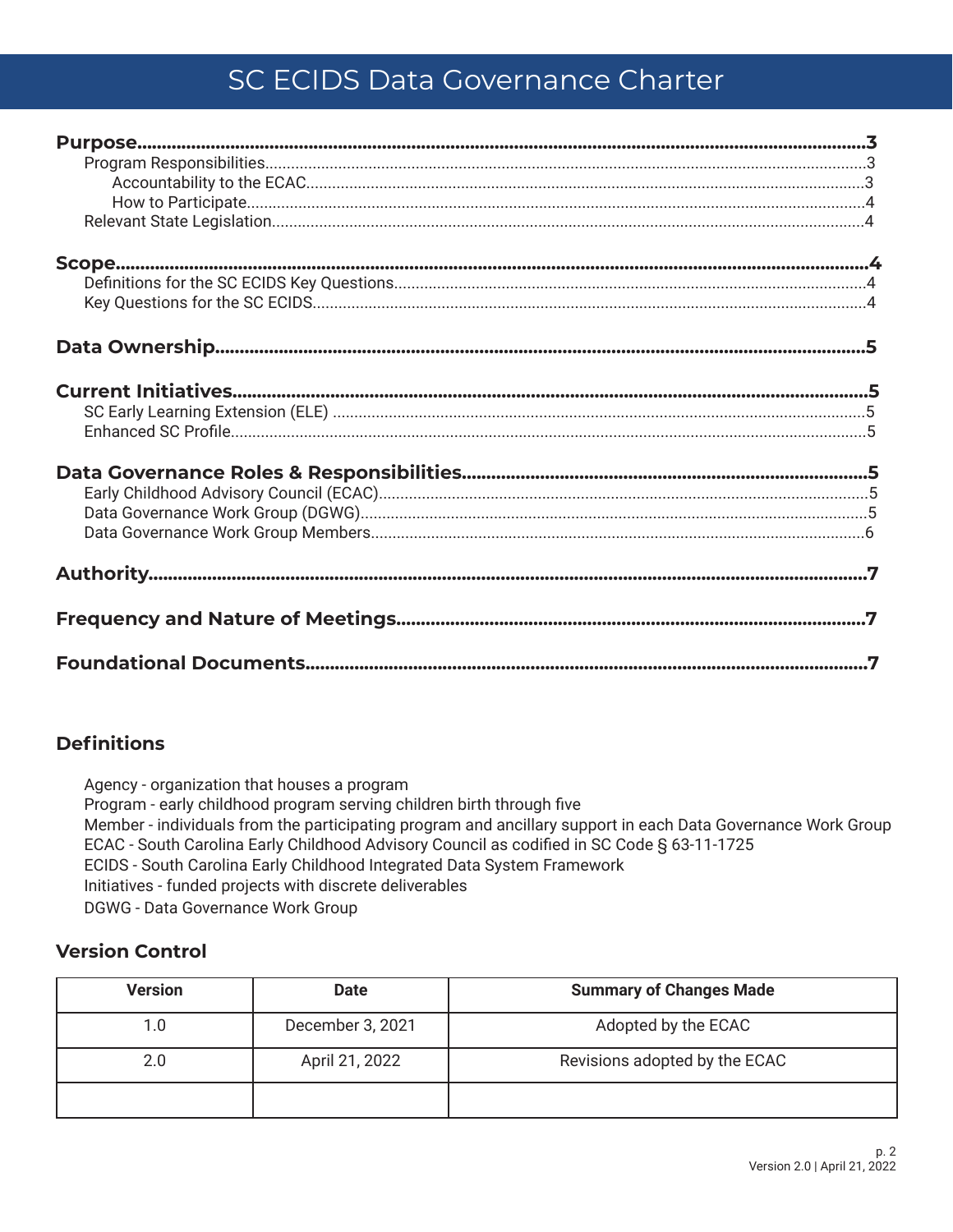# <span id="page-2-0"></span>**I. Purpose**

The Early Childhood Advisory Council (ECAC) acknowledges that data is a critical asset as it supports evidence-based decision-making and drives informed action. The ECAC is committed to implementing inter-agency data governance structure and processes to support the South Carolina (SC) Early Childhood Integrated Data System (ECIDS) and its linkage to future longitudinal data systems. Participating programs in the SC ECIDS seek to develop a common understanding of early childhood data that is collected across South Carolina and will work to resolve data issues to achieve higher data quality.

## **Purpose**

To develop recommendations to the South Carolina Early Childhood Advisory Council for data governance and to operationalize the South Carolina Early Childhood Integrated Data System.

#### **Mission**

Establish and maintain a comprehensive infrastructure for integrated, accurate, and actionable data to support children, families, and communities in South Carolina.

## **Vision**

We will be successful when all children reach their highest potential.

## **Goals**

- 1. Create standard definitions and reports for evidence-based decision making.
- 2. Achieve equity by supporting stakeholders in identifying and resolving disparities.
- 3. Inform policies and practices to support children, families, and communities.
- 4. Connect early childhood data into longitudinal data systems.
- 5. Understand the impacts of investment from Birth through Workforce.
- 6. Improve the quality of life for all South Carolinians.

The Data Governance Charter operationalizes each DGWG by authorizing each DGWD to establish data governance procedures, processes, and standards and affirms member's commitment to the SC ECIDS.

#### **A. Program Responsibilities**

Participating programs will adopt, communicate, and enforce the established data governance policies, procedures, processes, and standards at all levels of their program as data is an inter and intra-agency asset. Participating programs need to assign members to participate in each Data Governance Work Group. Within each DGWG, a consensus-based decision-making process will be utilized. Each participating program will have one unified voice in the decision-making process.

# **1. Accountability to the ECAC**

A participating program is accountable to the ECAC for the following:

- i. maintaining an agreement with the Revenue and Fiscal Affairs Office for data sharing and integration into the SC Integrated Data System
- ii. attending regular project meetings, including annual on-site meetings and monthly meetings by member(s) designated by individual programs as their representatives
- iii. collecting and sharing data elements as agreed upon by the programs via each Data Governance Work Group
- iv. timely review of research requests
- v. requiring relevant staff be trained in data quality and system use and hosting trainings for staff and other stakeholders when necessary
- vi. providing accurate technical documentation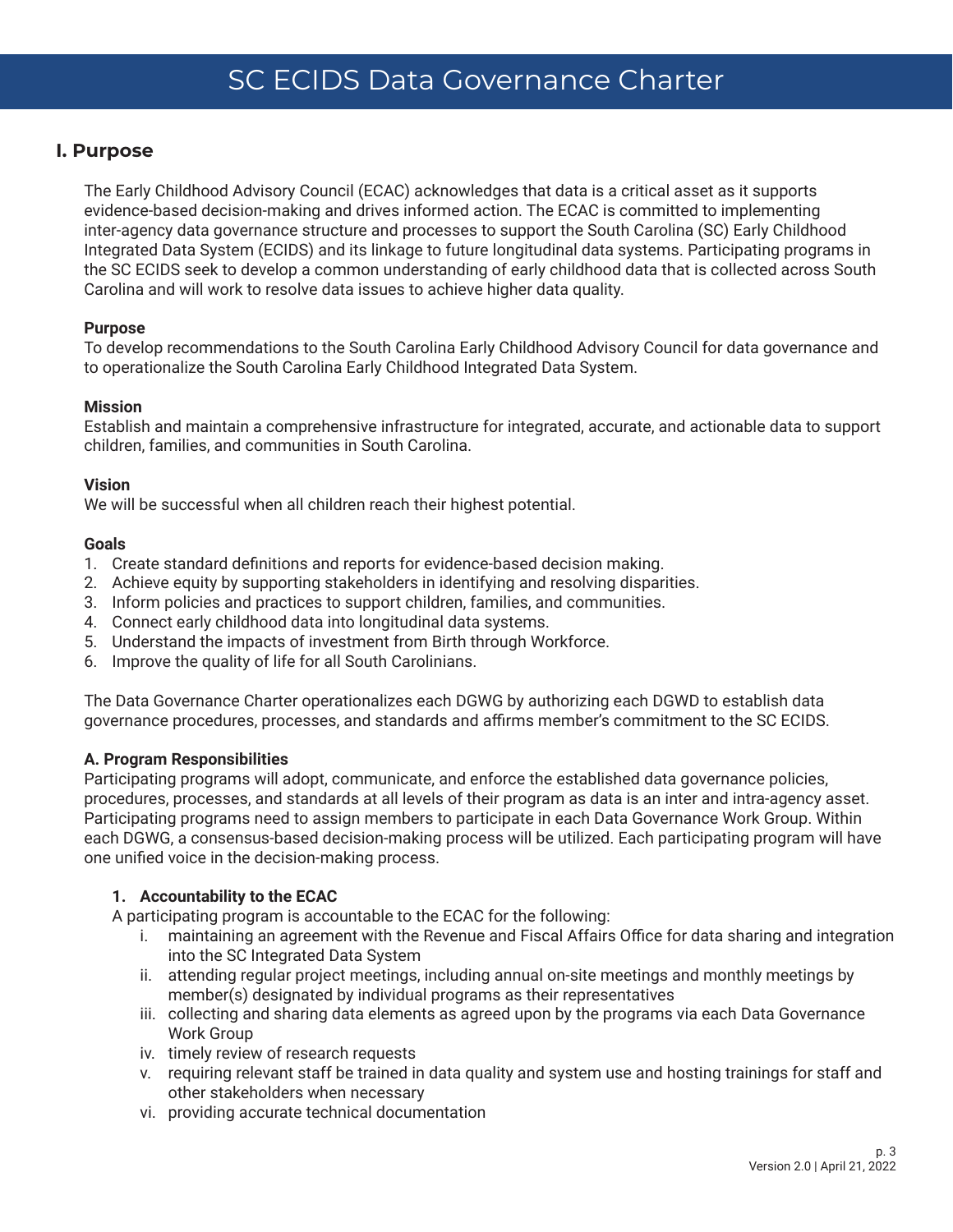# <span id="page-3-0"></span>**2. How to Participate**

To participate, programs are required to:

- 1. Sign a Memorandum of Agreement (MOA) with the ECAC to confirm agreement and adherence to the ECIDS Data Governance Charter and selecting members from the program to participate in each DGWG. This MOA is a 5-year agreement that can be amended and terminated.
- 2. Execute an agreement with the Revenue and Fiscal Affairs Office to contribute agreed upon data.

#### **B. Relevant State Legislation**

The ECAC established a Data Governance Work Group on April 15, 2021 with responsibility and specific duties as described in the following Charter to accomplish the legislative goals codified in SC State Code (§63-11-1725), particularly goals:

"(4) develop recommendations regarding the establishment of a unified data collection system for public early childhood education and development programs and services throughout the State;" "(8) develop and publish, using available demographic data, an indicators-based measure of school readiness at the state and community level."

Access to early childhood data helps inform decisions related to early childhood education as outlined in the Education Accountability Act, SC State Code (§59-18-1950), effective June 10, 2017:

"(A) The General Assembly recognizes the importance of having a state longitudinal data system to inform policy and fiscal decisions related to early childhood education, public education, postsecondary preparedness and success, and workforce development.

(B)(1) The Revenue and Fiscal Affairs Office, working with the Office of First Steps to School Readiness, the South Carolina Department of Education, the South Carolina Commission on Higher Education, the Department of Social Services, the South Carolina Technical College System, the Department of Commerce, the Department of Employment and Workforce, and other state agencies or institutions of higher education, shall develop, implement, and maintain a universal identification system that includes, at a minimum, the following information for measuring the continuous improvement of the state public education system and the college and career readiness and success of its graduates:..."

"(2) All information disseminated will conform to state and federal privacy laws."

# **II. Scope**

On August 19, 2021, the ECAC adopted the below key questions to be answered by the ECIDS. These questions will be revisited quarterly by each DGWG to ensure continued alignment with the ECIDS mission. The participating programs will agree upon standard data elements (child, family, classroom, and workforce levels) to answer the adopted key questions. The questions will be tailored based on the goals of each initiative.

#### **A. Definitions for the SC ECIDS Key Questions**

- Young children is defined as children under age six in South Carolina.
- Early childhood programs is defined broadly, beyond state and federally funded programs.
- Counts seek to identify an unduplicated number.

# **B. Key Questions for the SC ECIDS**

- 1. What early childhood programs, statewide, are available for eligible young children?
- 2. How many young children are there?
- 3. How many young children are eligible for early childhood programs?
- 4. How many young children are enrolled in early childhood programs?
- 5. Are those enrolled in early childhood programs on track to succeed?
- 6. What is the return on investment for early childhood programs?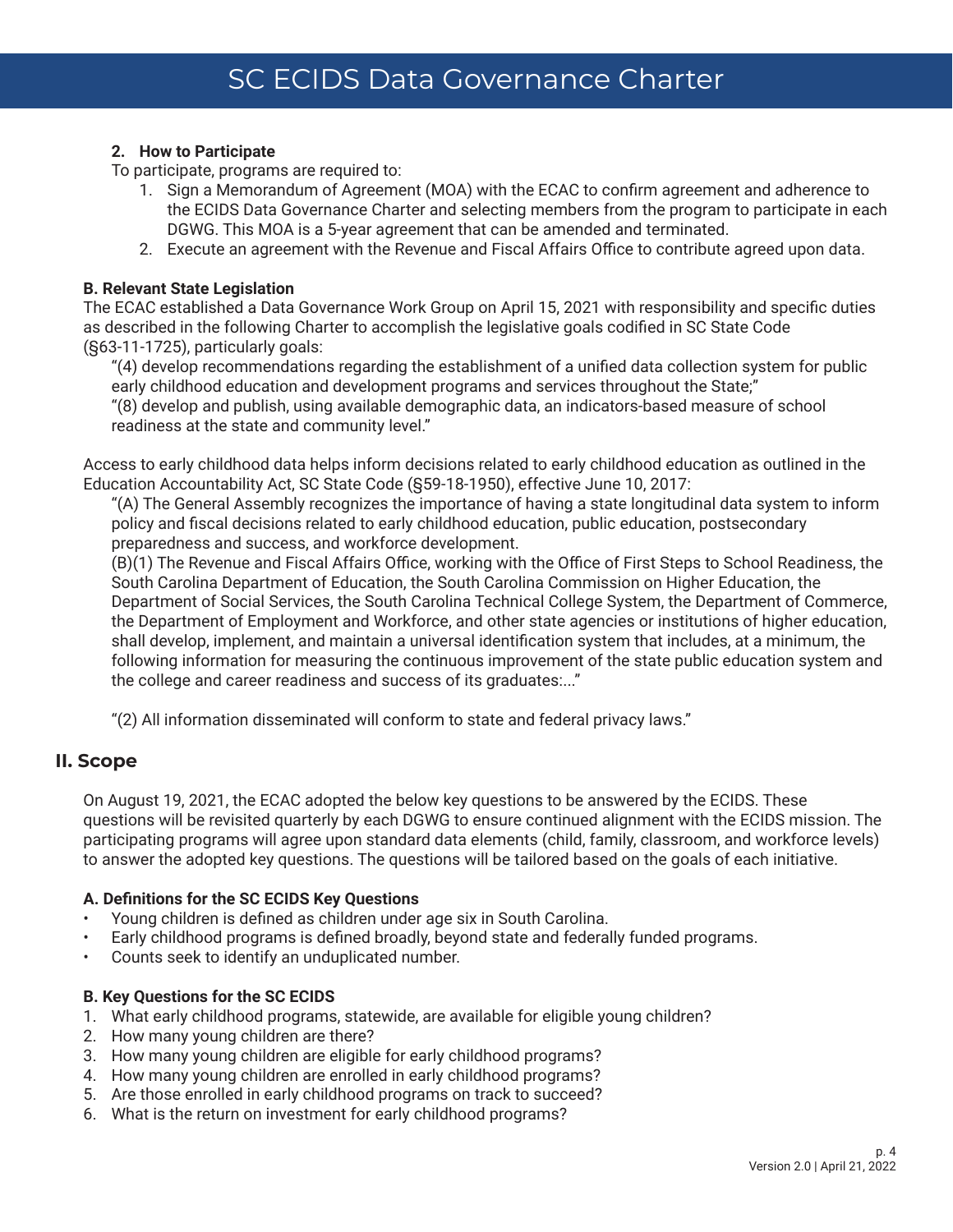# <span id="page-4-0"></span>**III. Data Ownership**

Programs retain ownership of their data and will ultimately decide the rules for the use of and access to their data.

# **IV. Current Initiatives**

Initiatives of the ECIDS have a DGWG, discrete deliverables, one agency as the technical lead, and a clear funding source. All initiatives that include early childhood data should follow the ECIDS framework as outlined in the Data Governance Charter.

# **A. SC Early Learning Extension (ELE)**

The ELE will be able to answer key questions about children while they were enrolled in early childhood care and education programs and link those experiences with K-12 outcomes. The technical lead on the ELE is the South Carolina Department of Education.

This is funded by the Statewide Longitudinal Data Systems Grant Program, Grant Number R372A200048, from the U.S. Department of Education through February 2024.

## **B. Enhanced SC Profile**

An enhanced SC Profile will be built for early childhood data, including new data inputs into the SC Integrated Data System and leverage existing data inputs for evidence-based decision-making. The technical lead on this initiative is the South Carolina Revenue and Fiscal Affairs Office.

This is funded by the Preschool Development Grant Birth through Five Initiative (PDG B-5), Grant Number 90TP0080-01-00, from the Office of Child Care, Administration for Children and Families, U.S. Department of Health and Human Services through April 2023.

# **V. Data Governance Roles & Responsibilities**

# **A. Early Childhood Advisory Council (ECAC)**

The ECAC serves as the governing body and venue for collective decision making of the ECIDS Data Governance. A Data Governance Coordinator will be housed at the ECAC to facilitate each Data Governance Work Group for early childhood program data contributions to the ECIDS, including any initiatives and the ECIDS.

To support ECIDS data governance, the ECAC is responsible for:

- Setting the strategic direction, for the SC ECIDS and ensuring alignment with the best interest of the early childhood system in South Carolina and the ECAC vision
- Reviewing and considering for adoption the recommendations prepared by each Data Governance Work Group regarding policies, procedures, processes, and standards when appropriate
- Voting on recommendations and policies developed by each Data Governance Work Group on topics like data sharing, data access, and reports
- Being a champion for their SC ECIDS within their agencies and promoting program participation

# **B. Data Governance Work Group (DGWG)**

Each DGWG will operationalize the ECIDS and develop and present recommendations to the ECAC for their consideration to support South Carolina's early childhood system in being aligned, coordinated, and familycentered. Each DGWG promotes data quality, availability, data usage privacy, and security.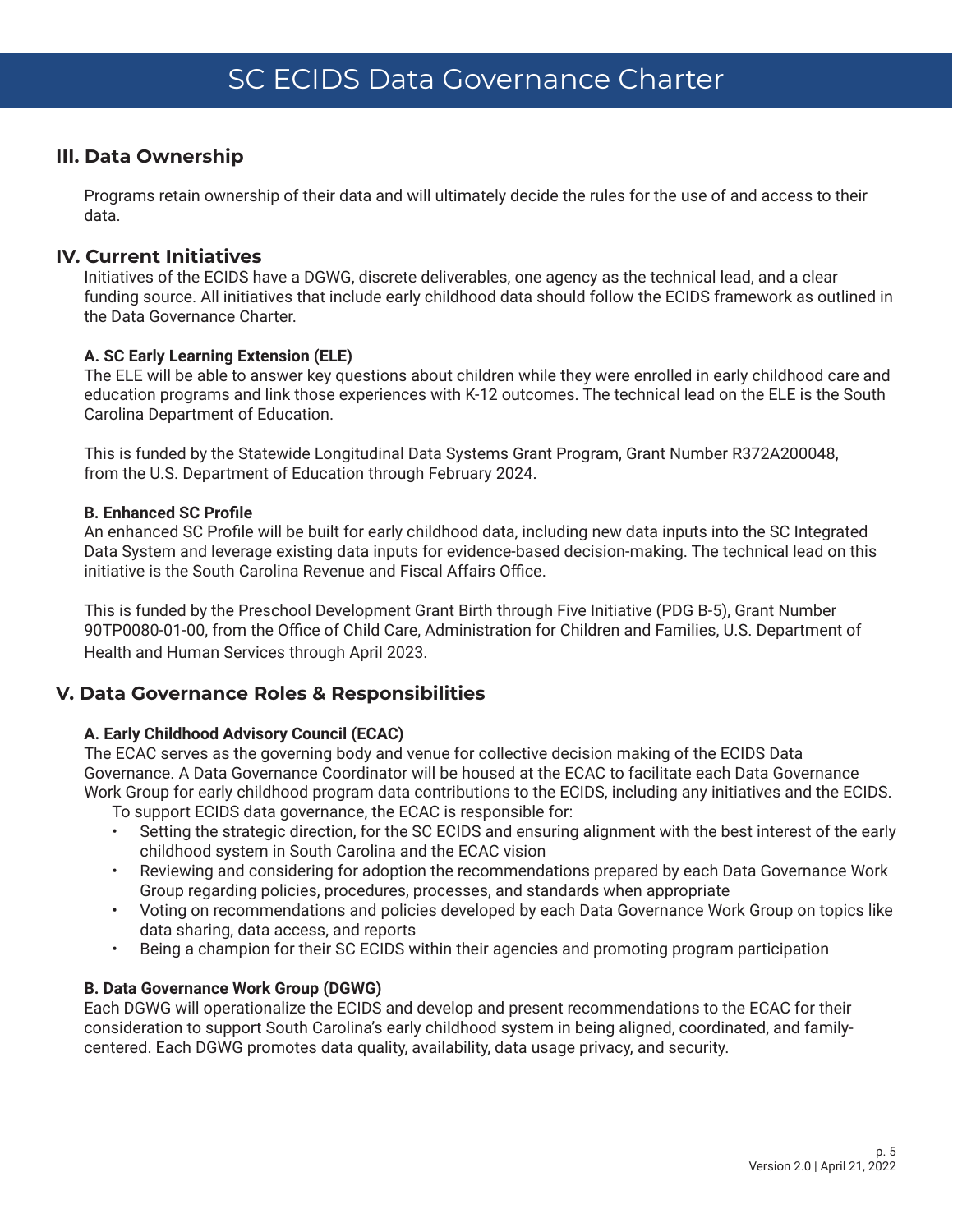# SC ECIDS Data Governance Charter

<span id="page-5-0"></span>To support ECIDS data governance, each DGWG is responsible for:

- Establishing procedures, processes, and standards for operationalizing the ECIDS, including but not limited to, effective data usage, sharing, access, security, and storage; future data integration; changes to standard reports; changes to data collection
- Selecting data elements to be included in the ECIDS
- Establishing standard definitions and reports
- Defining metadata and data quality standards
- Supporting data literacy and maximizing appropriate data use, including supporting data and research request processes

# **C. Data Governance Work Group Members**

Each DGWG can effectively fulfill its purpose only when members collaborate and act under a shared mission and supporting goals. Members who are selected to participate in meetings, discussions, and decisions serve on behalf of their agency/program.

To support ECIDS data governance, the members are responsible for:

- Meeting regularly to operationalize the ECIDS
- Ensuring that their agency leaders and organization are informed and brought into decision-making processes when appropriate
- Assigning an interim DGWG member if out for an extended period of time
- Being a champion for ECIDS within their agencies and programs

## **Data Governance Work Group Membership**

It is the responsibility of programs to select the most appropriate members to serve on each DGWG. It is the member's responsibility to communicate all Data Governance policies, procedures, processes, and standards with their agency/program. The different types of program staff members on each DGWG are outlined below.

# **1. Early Childhood Program Experts**

- Individual(s) from the participating program that have a rich understanding of the early childhood program and agency they are a part of, as well as the early childhood landscape in South Carolina.
- Research staff within or contracted partners of participating programs.
- Typical job titles include: program manager/director/coordinator.

#### **2. Data Stewards**

- Individual(s) from the participating program that develop and protect the information resources and ensure the integrity of the data.
- Typical job titles include: data analyst/research and planning administrator.

#### **3. Technical Data Stewards/Technical Experts**

- Individual(s) with expertise with the technical aspects of systems and models and ensure data security and governance and that Data Governance decisions are feasible from a technical perspective. Including:
	- Representatives from the Revenue and Fiscal Affairs Office, SC Integrated Data System
	- Representatives from the South Carolina Department of Education, Office of Research and Data Analysis and Chief Information Office

# **4. Advisory Member**

• Individual(s) serve in an advisory capacity and share suggestions with the participating programs for the purpose of the decision-making process. Their agreement is not needed to reach consensus in the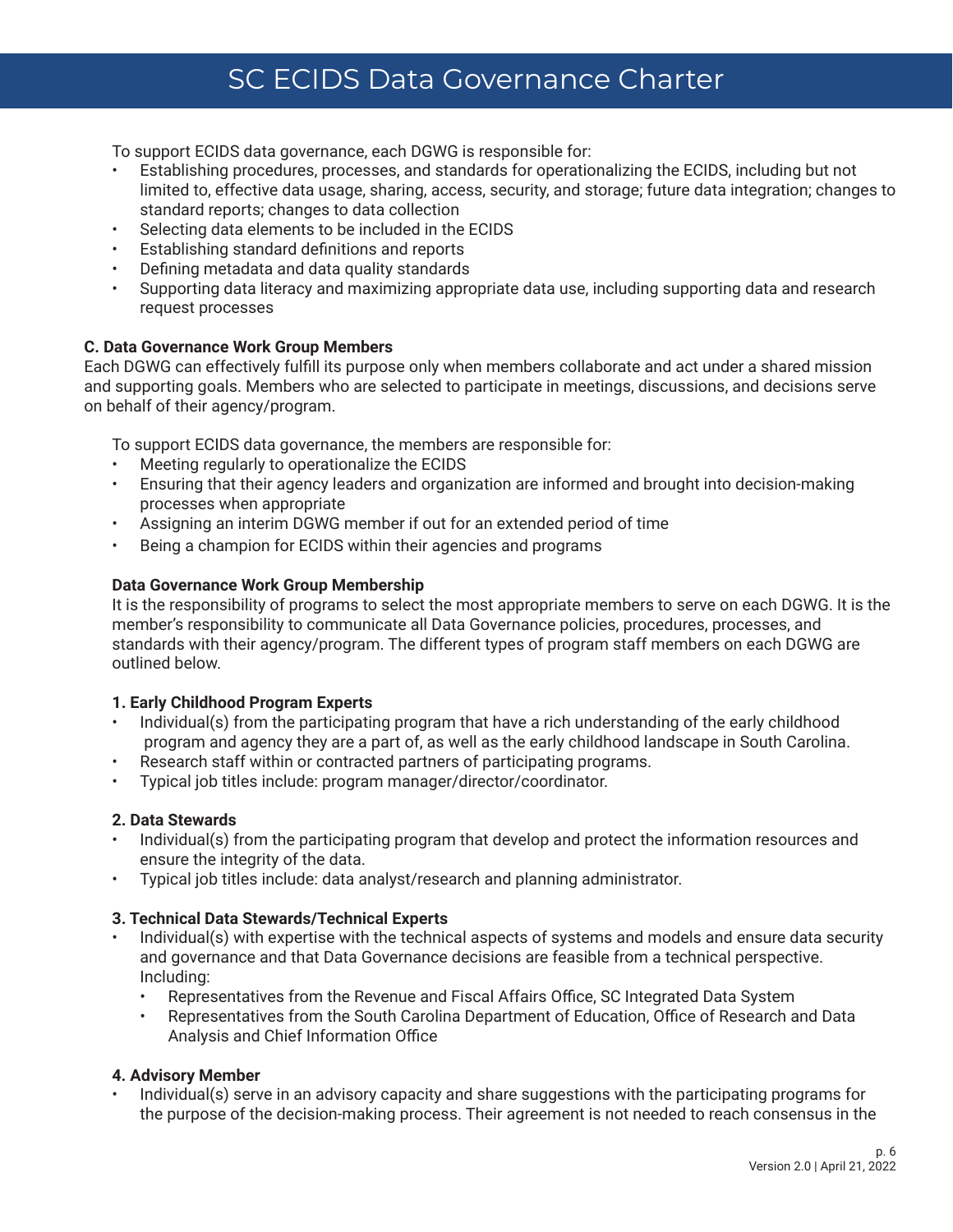<span id="page-6-0"></span>decision-making process.

• Representatives may include members of the Education Oversight Committee or the Early Childhood Advisory Council (outside of those who are a participating program)

# **VI. Authority**

The ECAC will serve as the governing body and venue for collective decision making of the ECIDS Data Governance. The ECAC has the authority to formally adopt high level strategic direction and policies for the ECIDS. The ECAC operates under the Freedom of Information Act guidelines as outlined in SC State Code §30-4- 15.

The DGWG is not a formal committee of the ECAC and therefore does not take votes or spend public money. The DGWG is accountable to the ECAC and will escalate and report on data governance matters via appropriate channels. Each Data Governance Work Group seeks consensus from participating members on decisions related to procedures, processes, and standards to operationalize the ECIDS and recommendations proposed to the ECAC.

It is the responsibility of the Data Governance Coordinator to facilitate and manage decisions and recommendations of each DGWG, to enable decision-making, and aid in issue resolution.

# **VII. Frequency and Nature of Meetings**

To aid in the successful implementation of each Data Governance Work Group, the following outlines the mode and frequency of meetings:

- Bi-Monthly Meetings: Each Data Governance Work Group will initially meet twice a month for an hour and a half and an ad-hoc basis, as required.
- Virtual Meetings: Each Data Governance Work Group will meet virtually to ensure all members have an opportunity to participate.
- Periodic Review: Periodically, each Data Governance Work Group will review the frequency and duration of meetings based on current needs.

# **VIII. Foundational Documents**

The following documents will serve as a standing reference to the operations and functions of the ECIDS and Data Governance to support the ECIDS. The documents will be available to participating entities and utilized to support on-boarding of new participating entities. The most current revisions are available at www.earlychildhoodsc.org/what-we-do/sc-early-childhood-integrated-data-system/. Currently Available:

- Data Governance Charter Defines the framework for the ECIDS and establishes the foundations by which it operates, including roles and responsibilities and escalation path
- ECIDS Overview Document Defines the strategic direction for the ECIDS and is a resource for key stakeholders
- Data Governance Decision-Making Process and Procedure Defines the procedure and process by which each Data Governance Work Group makes decisions and prepares recommendations
- ECIDS Communications Plan Articulates the what, when, and how ECIDS information should be shared with stakeholders and defines brand identify and collateral

Forthcoming:

- Data Issues Index Catalogs the issues and outcomes addressed by each Data Governance Work Group
- Data Governance Members List Identifies participating programs and their members
- ECIDS Data Dictionary Defines the official set of data elements that the ECIDS collects and reports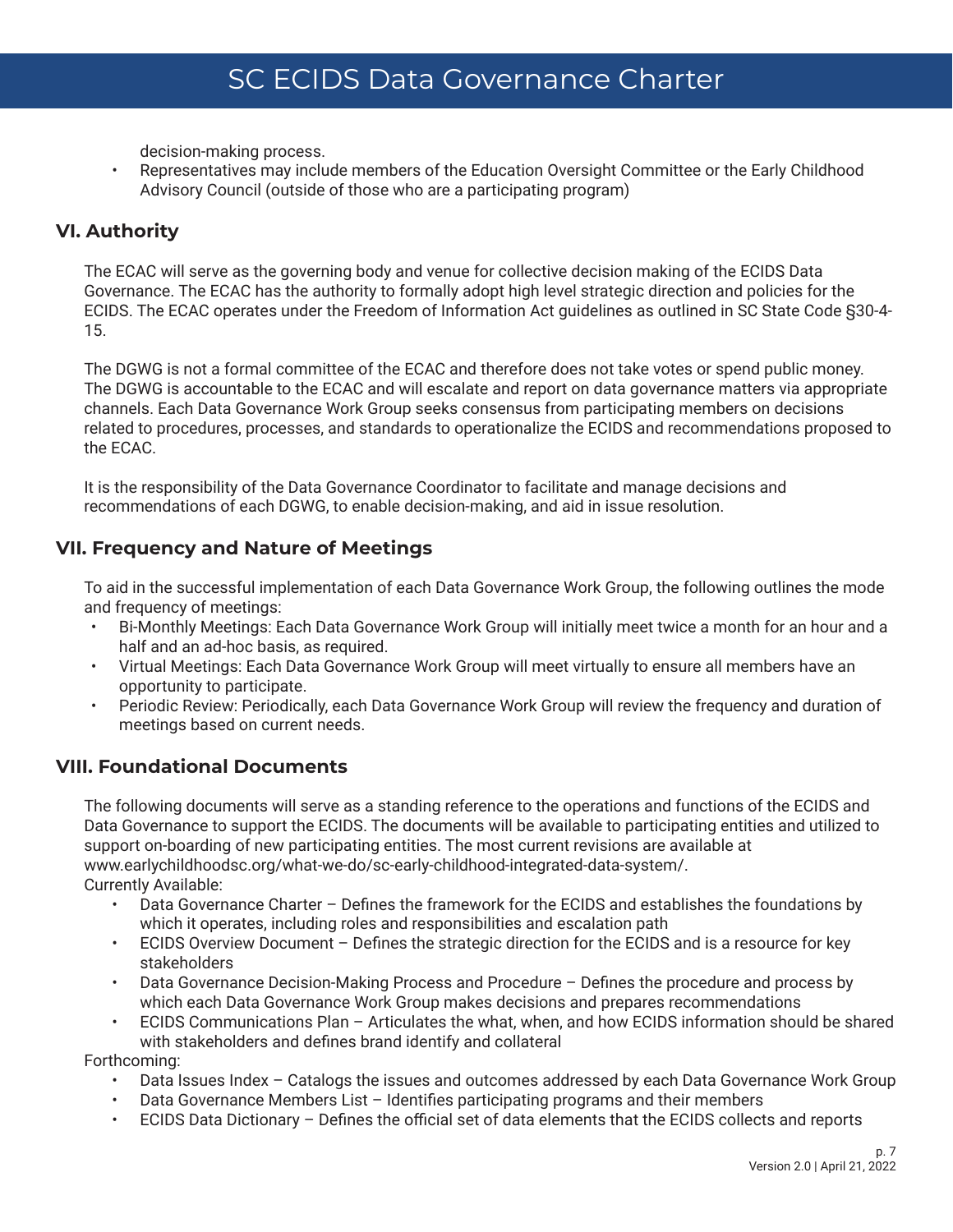broken down by initiative

• ECIDS Data Flow Diagram - Maps the flow of information for the ECIDS and its initiatives